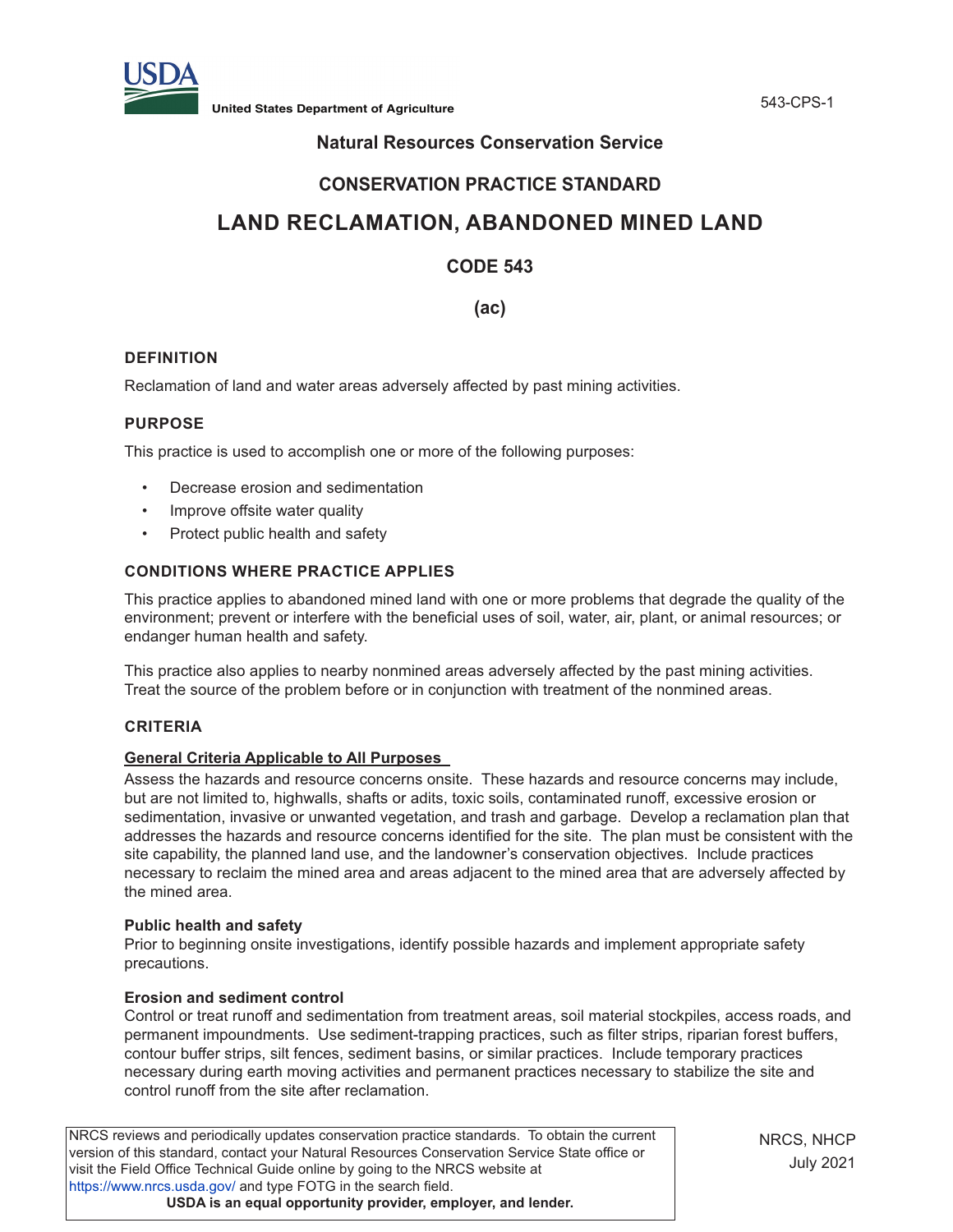Control the generation of particulate matter and fugitive dust during removal and replacement of soil and other materials.

#### **Site preparation**

Identify areas for preservation during construction. Include areas containing desirable trees, shrubs, grasses, stream corridors, natural springs, historic structures, or other important features that will be protected during construction activities.

Remove trees, logs, brush, rubbish, and other debris that interfere with reclamation operations. Dispose of debris material in a way that does not create a resource problem or interfere with reclamation activities and the planned land use.

#### **Storage of soil materials**

Stockpile soil or fill materials until needed for reclamation. Protect stockpiles from wind and water erosion, dust generation, unnecessary compaction, and contamination by noxious weeds, invasive species, or other undesirable materials.

#### **Highwall treatment**

Slope rock walls to slopes that are 0.5:1 (horizontal to vertical) or flatter before placing backfill against the wall. Determine the thickness and density of lifts for fill material to limit the deep infiltration of precipitation and to limit settlement of the completed fill to acceptable levels, based on the available fill material and planned land use.

#### **Shafts and adits**

Use NRCS Conservation Practice Standard (CPS) Mine Shaft and Adit Closing (Code 457)to close/seal a shaft or adit. Divert runoff away from the shaft or adit.

#### **Placement of surface material**

Develop a grading plan that returns the site, including any offsite borrow areas, to contours that are suitable for the planned land use and control soil loss. Include the spreading of stockpiled topsoil material as the final layer. Treat graded areas to eliminate slippage surfaces and promote root penetration before spreading surface material. Spread surface soil without causing over-compaction.

Shape the land surface to provide adequate surface drainage and to blend into the surrounding topography. Use erosion control practices to reduce slope lengths where sheet and rill erosion exceeds acceptable levels. If settlement is likely to interfere with the planned land use, develop surface drainage or water disposal plans that compensate for the expected settlement.

If the subsurface material is not a source of contamination, improve soil permeability after placing backfill material by using deep ripping tools to decrease compaction, promote infiltration, and encourage root development. Do not plan practices that promote infiltration if seepage through cover materials has the potential to develop or exacerbate acid mine drainage loading or treatment.

#### **Restoration of borrow material**

If cover or fill material is taken from areas outside the reclamation site, stockpile the topsoil from the borrow area separately, and replace it on the borrow area after the area is restored for its intended purpose. Grade and shape the borrow area for proper drainage, and revegetate the site to control erosion.

#### **Establishment of vegetation**

Prepare a revegetation plan for the treated areas. Select plant materials suitable for the specified end land use according to local climate potential, site conditions, and local NRCS criteria. Use native species where possible. Avoid use of invasive species.

Use the criteria in NRCS CPS Critical Area Planting (Code 342)to establish grasses and forbs. Use NRCS CPS Tree-Shrub Establishment (Code 612) for the establishment of trees and shrubs. If vegetation cannot be established, use NRCS CPS Mulching (Code 484).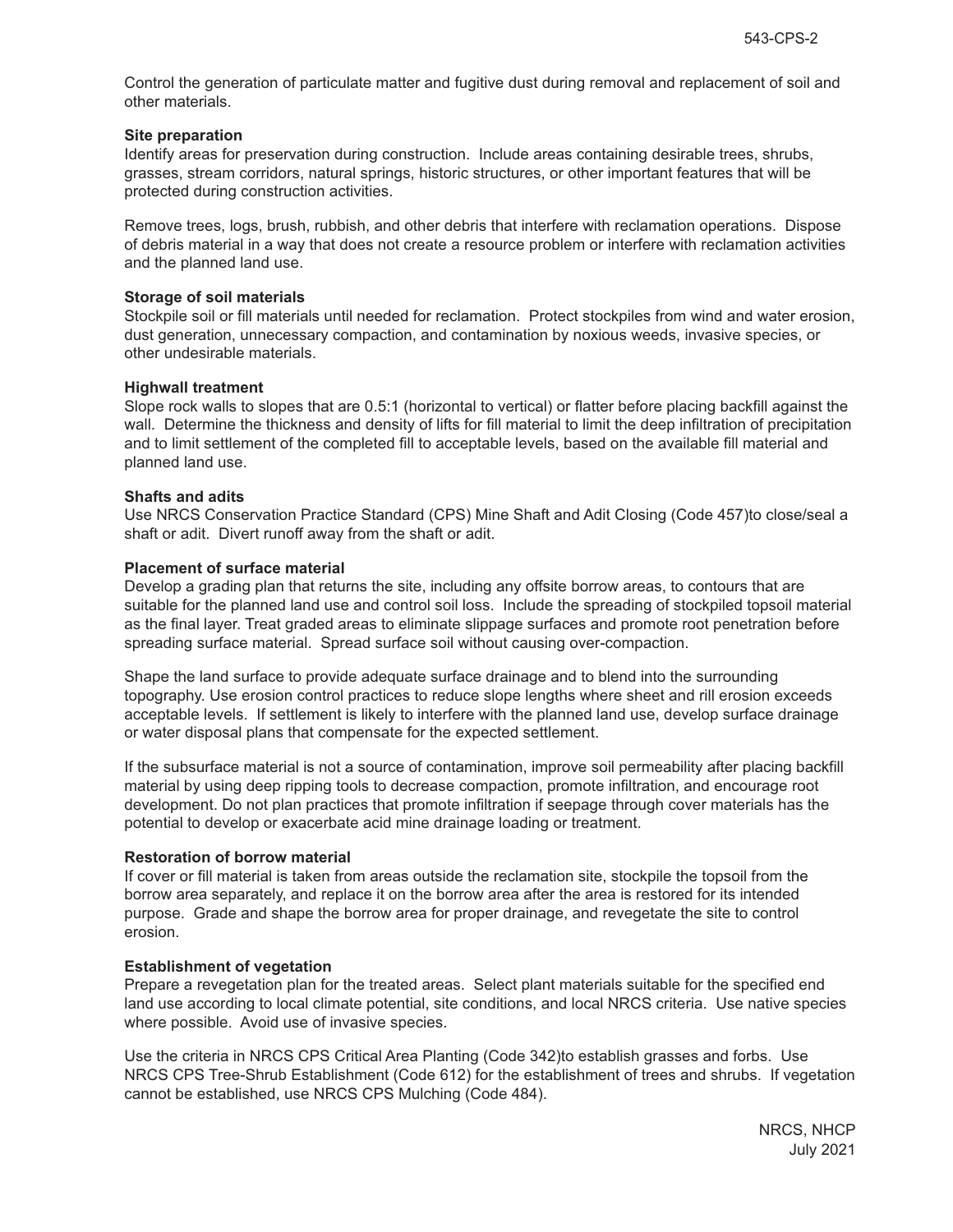#### **Control of toxic aqueous discharge**

Identify and document water quality and quantity releases from seeps, overland, and mine shafts. Quantify water impacts such as low pH, arsenic, etc. Identify measures that may affect treatment such as dissolved oxygen, iron, aluminum, magnesium, manganese, etc.

Methods for treatment of toxic aqueous discharge depend upon the type and extent of the contamination. When control of toxic mine drainage is needed, use best management practices (BMPs) that comply with State regulatory requirements. Evaluate the consequences of each potential treatment method to avoid creating a secondary problem. Select a method that can adequately treat the water based on the quantity and chemistry of the mine water and that is suitable for the planned level of operation and maintenance. Size the treatment area and settling basin(s) to allow for the volume of flow and treatment rate. Include a plan for disposal of the precipitated metals and spent treatment material.

Reduce the volume of contaminated water by diverting clean water away from the contaminated area or by limiting the opportunity for water to contact contaminated soil materials. Install practices, such as diversions, underground outlets, lined waterways, or grade stabilization structures, to control surface runoff. To the extent possible, divert clean upslope runoff away from the treated area.

#### Contaminated soil materials

Remove, bury, or treat soil materials that adversely affect or have the potential to adversely affect water quality or plant growth. Bury materials containing heavy metals below the root zone, add suitable soil amendments, or both, to minimize the negative effect of this material. Separate soils with high electrical conductivity, calcium carbonate, sodium, or other restrictive properties, and treat, if practicable.

Add a layer of compacted clay or a landfill cover over the contaminated material to deter infiltration. Place an earthfill blanket over the compacted clay to support plant growth. For each layer, identify the lift thickness and density needed to limit deep infiltration of precipitation and excessive settlement of the completed fill.

#### Mine sealing

If clean water is entering a mine opening, divert the water away. If contaminated water is exiting the mine, it may be necessary to seal the mine to prevent water movement. Use NRCS CPS Mine Shaft and Adit Closing (Code 457)to design the mine seal. Divert surface water away from the mine seal.

#### Neutralization and precipitation

Precipitate toxic metals and neutralize acidity in mine drainage using chemical or biological treatment. Select a method that can adequately treat the water based on the quantity and chemistry of the mine water and that is suitable for the planned level of operation and maintenance. Size the treatment area and settling basin(s) to allow for the volume of flow and treatment rate. Include a plan for disposal of the precipitated metals and spent treatment material.

#### **CONSIDERATIONS**

The key to a successful restoration is often dependent upon the proper placement of soils that will best support vegetation. One means to do this is to develop a detailed soil survey for the project and proposed borrow areas. Use the soil survey to identify the types and extent of soil materials and those that will best support vegetation.

Maintenance activities need to be done on a regular basis after the initial reclamation to ensure success. The construction of stabilized access roads allow access to the site for maintenance without causing erosion problems.

Reclaimed mine areas can provide important wildlife habitat. Improve the potential for wildlife habitat by establishing diverse vegetation types, including water in the reclaimed landscape, increasing edge effect, and diverse landforms. Avoid monocultures of vegetation. Use native, noninvasive vegetative species where possible.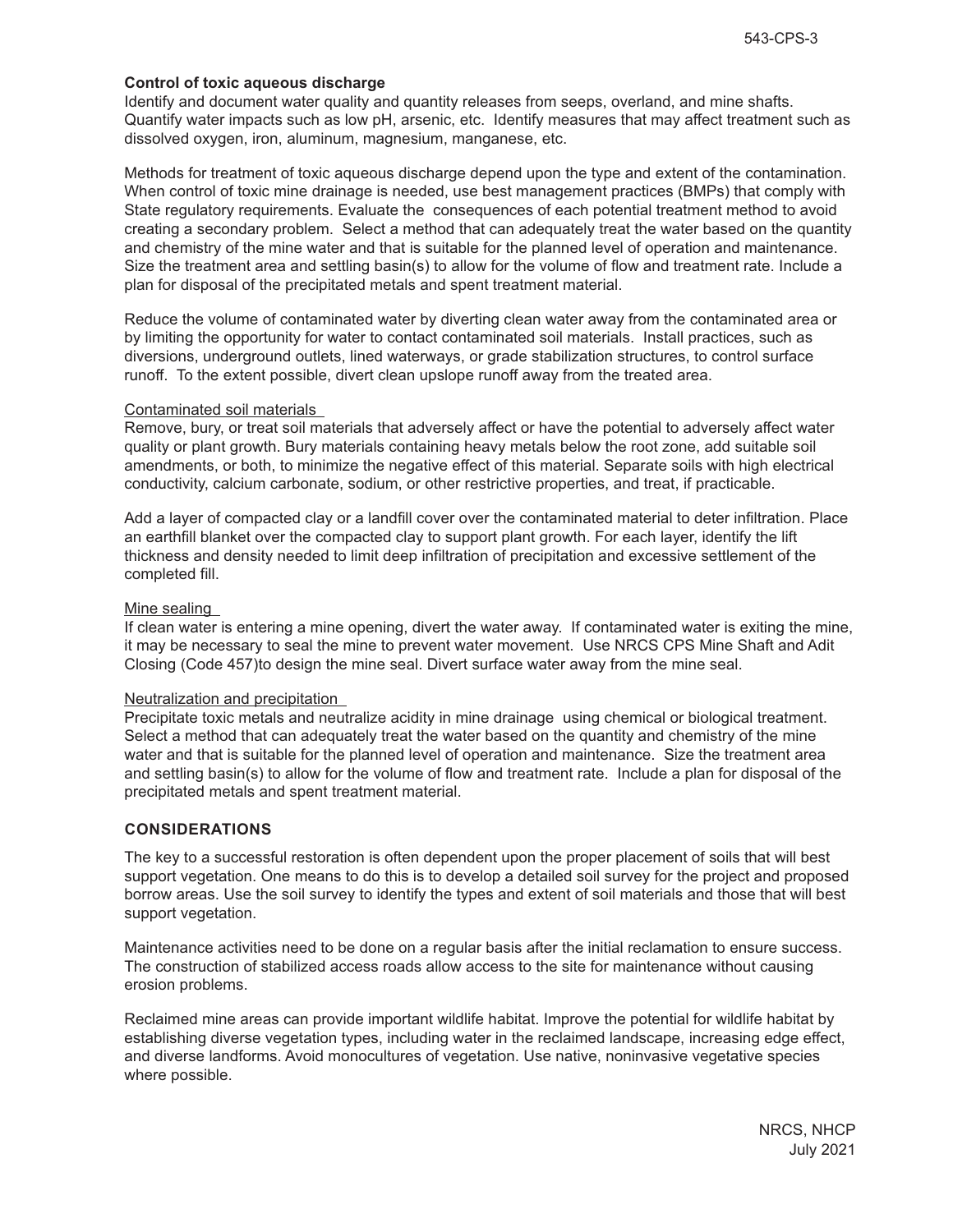Reclaimed soils are often low in organic matter. The use of organic soil amendments such as manure, compost, mulch, or sewage sludge can contribute to the success of vegetative establishment by increasing soil organic matter. Use deep-rooted perennial grasses and trees to further increase the longterm buildup of organic matter in the soil.

Consider the visual appearance of the completed site to ensure compatibility with nearby land uses.

Consider the complexity of the operation and maintenance needed for each potential solution during planning. Select treatments that are compatible with the desired level of maintenance.

#### **PLANS AND SPECIFICATIONS**

Prepare plans and specifications that describe the requirements for applying this practice to achieve the intended purpose or purposes.

At a minimum, include—

- A preliminary site report that describes the safety requirements for the investigation.
- A site investigation report that documents—
	- Risks to life, environment, and property associated with the mine.
	- Purpose of reclamation, including both onsite and offsite, as needed.
	- Access conditions on site.
	- Geology and ground water conditions at the site.
	- Amount of trash and debris onsite.
	- Presence of hazardous gases or acid mine drainage.
	- Inventory of the existing soil conditions, including the chemical and physical properties.
	- Water quality and quantity from seeps, runoff, and mine shafts.
	- Soil tests for pH and nutrients levels.
	- Mine history, including mine plan, if available.
	- Inventory of plant or animal species present onsite.
- Potential effects of changes to hydrology of site.
- Plan view of site with the location of structures, water features, etc.
- Plans showing the final grading to take place on the reclamation area. Identify lift thickness and compaction requirements.
- Profiles and cross-sections, as needed.
- Borrow and spoil requirements, including material types and quantities needed.
- Disposal plans for material removed from site.
- The location of topsoil and fill stockpiles.
- Erosion and sediment control practices.
- Dust control practices.
- Soil amendments to be applied to the site.
- Detailed information on the species and arrangement of plant materials to be planted on the site. Include the criteria for successful establishment of vegetation such as minimum percent ground and canopy cover, percent survival, or stand density.
- Site monumentation requirements.
- Active or passive treatment features such as dosing, Successive Alkalinity Producing System , Open Limestone Channel (OLC), and Anoxic Limestone Drain (ALD).
- Permanent features to be constructed on site such as fences, diversions, etc.
- Construction specifications.